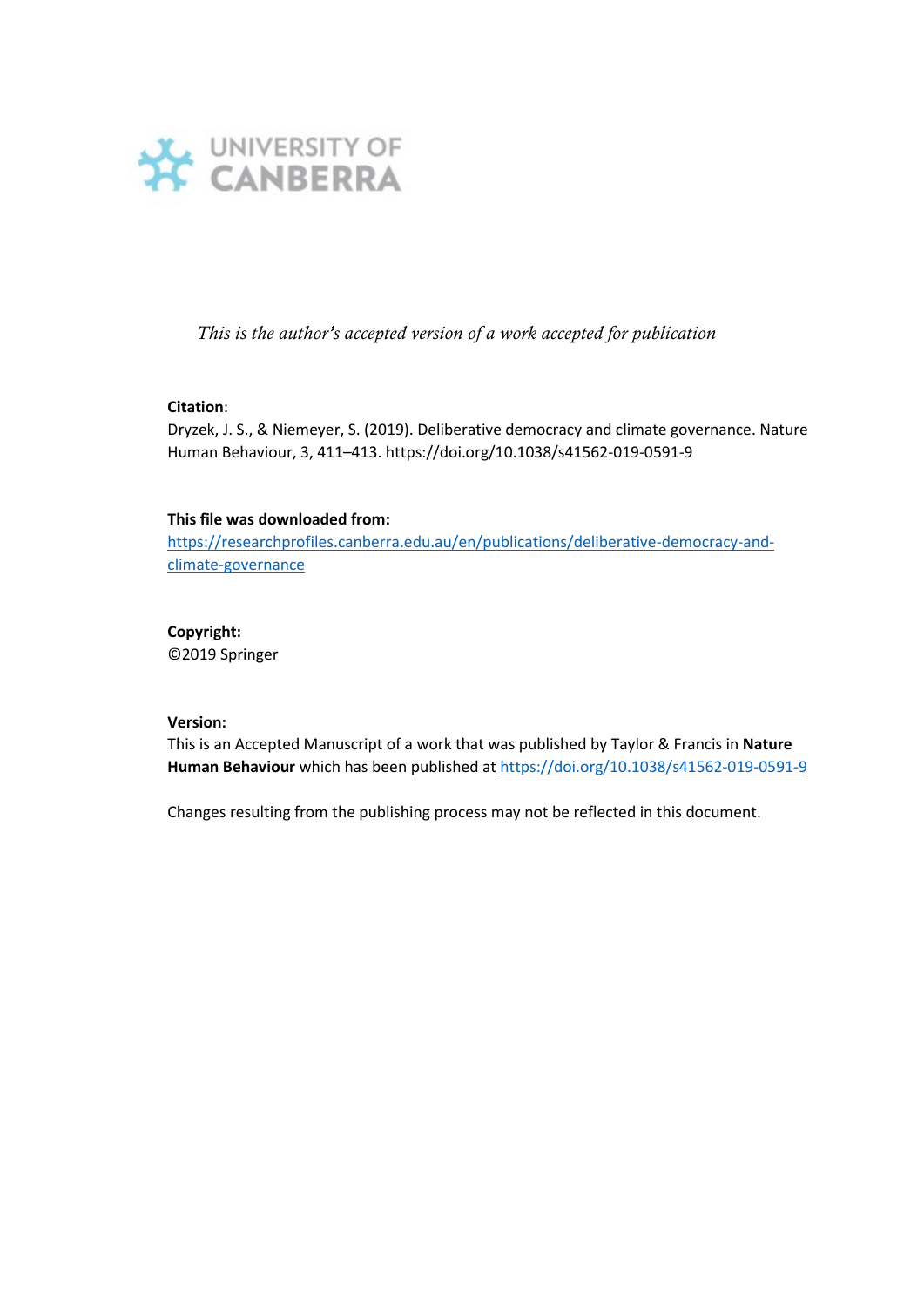# Deliberative Democracy and Climate Governance

John S. Dryzek and Simon Niemeyer

Against those who advocate simplistic authoritarian solutions to the climate challenge<sup>1</sup>, we argue for democracy's revitalization through harnessing the latent wisdom of citizens and joining that wisdom more effectively to relevant expertise and political authority. Skeptics argue that weaknesses in mass political cognition warrant elite governance. In contrast, we argue that it is the way the political process is constructed that affects how citizens engage and behave on issues such as climate change, and that if constructed properly citizens reveal competence that enables them to play key roles in governance.

Effective response can be enhanced by deliberative democratic principles and practices. This includes institutions that promote genuine deliberation among citizens and leaders rather than posturing and strategic language, together with mechanisms to link deliberation with decision making. A concerted effort along these lines to reimagine governance at different scales can better equip us to meet the challenges of climate change.

# **The Challenge**

The 2018 special report issued by the Intergovernmental Panel on Climate Change on *Global Warming of 1.5°C* confirms the increasing urgency to act to mitigate the effects of climate change. That climate governance has fallen far short of what is needed reflects not just the immensity and complexity of the challenge, and the general difficulty in overcoming incentives for everyone to avoid contributing to the public good of mitigation, but also the role of powerful interests able to mobilise resources to undermine scientific knowledge, create public doubt, and delay action.

Democracy might seem ill-equipped to meet the challenge, especially given its own crisis of growing populism and declining levels of trust. Elections produce lurches between radically different agendas. Climate change exposes gaping deficiencies in all existing governance institutions – though the balance of evidence suggests democratic systems do better than their authoritarian alternatives on environmental problems in general, and that their degree of democracy is somewhat positively associated with both commitment to climate change policies and performance in reducing greenhouse gas emissions.2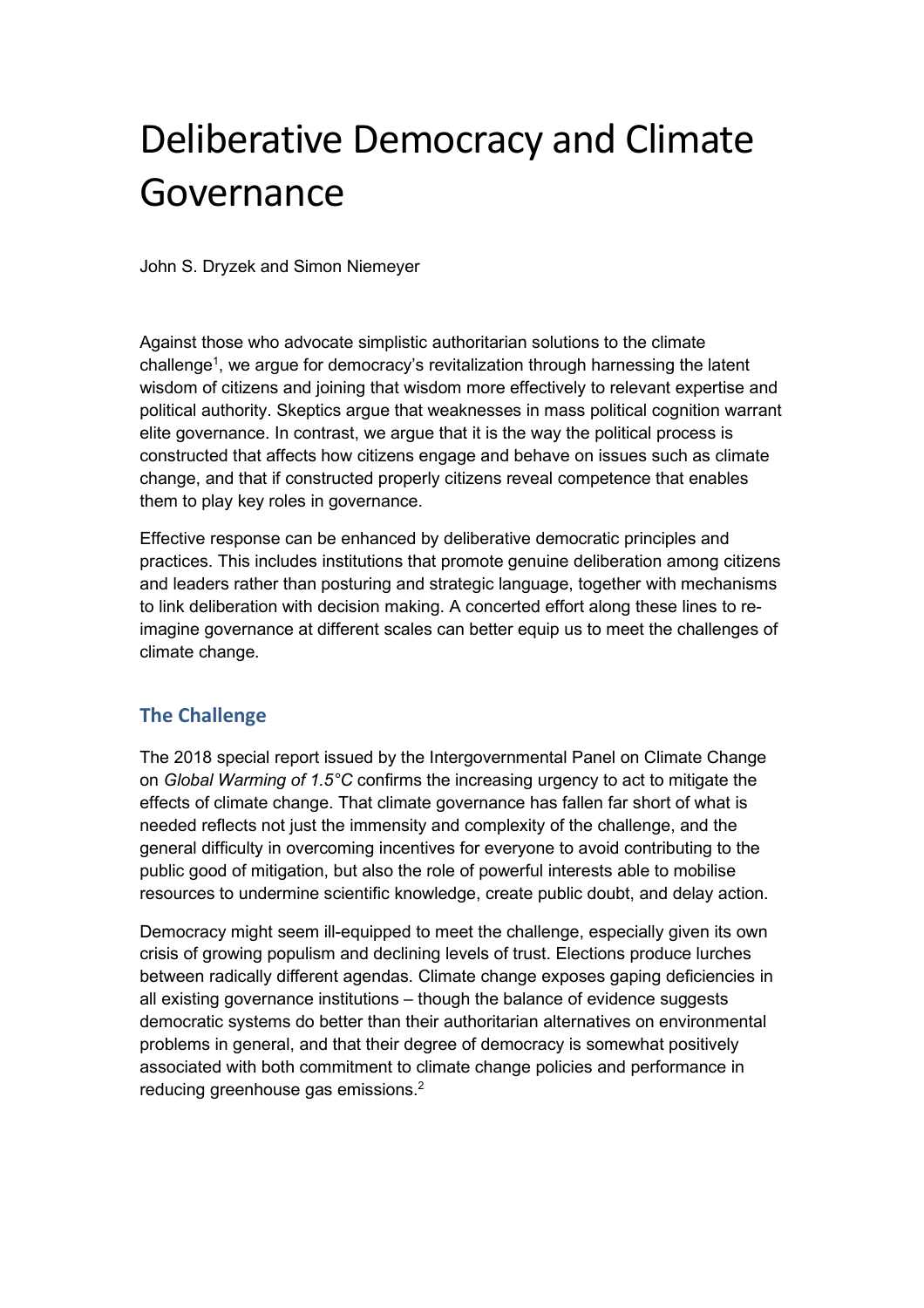# **Why Deliberative Democracy Could Help**

These correlations notwithstanding, democracy is on the face of it poorly equipped to deal with problems such as climate change. But most of the current scepticism toward democracy turns out on closer examination to be about *electoral* democracy, in which evidence suggests citizens vote not on the basis of issues or even selfinterest, but largely in affirmation of the groups with which they identify (be it nation, race, religion, class, or party). $3$  Populists have discovered that electoral success can be found in invoking identities – while treating government as a simple matter that has no time for complex problems such as climate change.

But democracy comes in several varieties. Deliberative democracy highlights an aspirational ideal with realizable benefits of inclusive and meaningful communication joining citizens, activists, and leaders.<sup>4</sup> Deliberation features civility and respect, mutual justification, listening, reflection, and openness to persuasion. Deliberation here goes beyond the mere fact of involvement in political discussion to account for the quality of exchange. Existing political systems fall far short of deliberative ideals, but could do better.

And if they do, the consequences for climate governance should be positive. The substantial literature on deliberative democracy and the environment suggests that deliberation ought to be highly beneficial for several reasons. First, deliberation is a way to integrate different perspectives on complex issues, including different kinds of expertise (as Norgaard demonstrates happened in the Millennium Ecosystem Assessment) $^5$ , as well as lay perspectives. Second, and relatedly, deliberation is a way of incorporating feedback on the condition of social-economic systems into governance. Third, deliberation induces concern with the common good over more partial material interests, as arguments couched in collective interest terms are more persuasive. Fourth, deliberation can call to mind the interests of those not present – such as future generations, and non-human nature.

## **The Evidence**

The degree to which realization of these effects requires wholesale reconfiguration of institutions is an open question, but that there are significant benefits as deliberation improves seems clear. Evidence of the effectiveness of deliberation is, thus far, strongest at smaller scale via observation of deliberative minipublics (such as citizens' juries) involving randomly selected citizens tasked with reflecting on and developing judgements about common good issues.

Studies in the UK and Australia suggest that simply confronting citizens with climate change scenarios induces anxiety that is not conducive to the effective operation of democratic decision making. <sup>6</sup> However, when the same cohort is involved in group deliberation, the very nature of conversation around climate change transforms in ways that have far-reaching implications for improving governance and the operation of democratic institutions.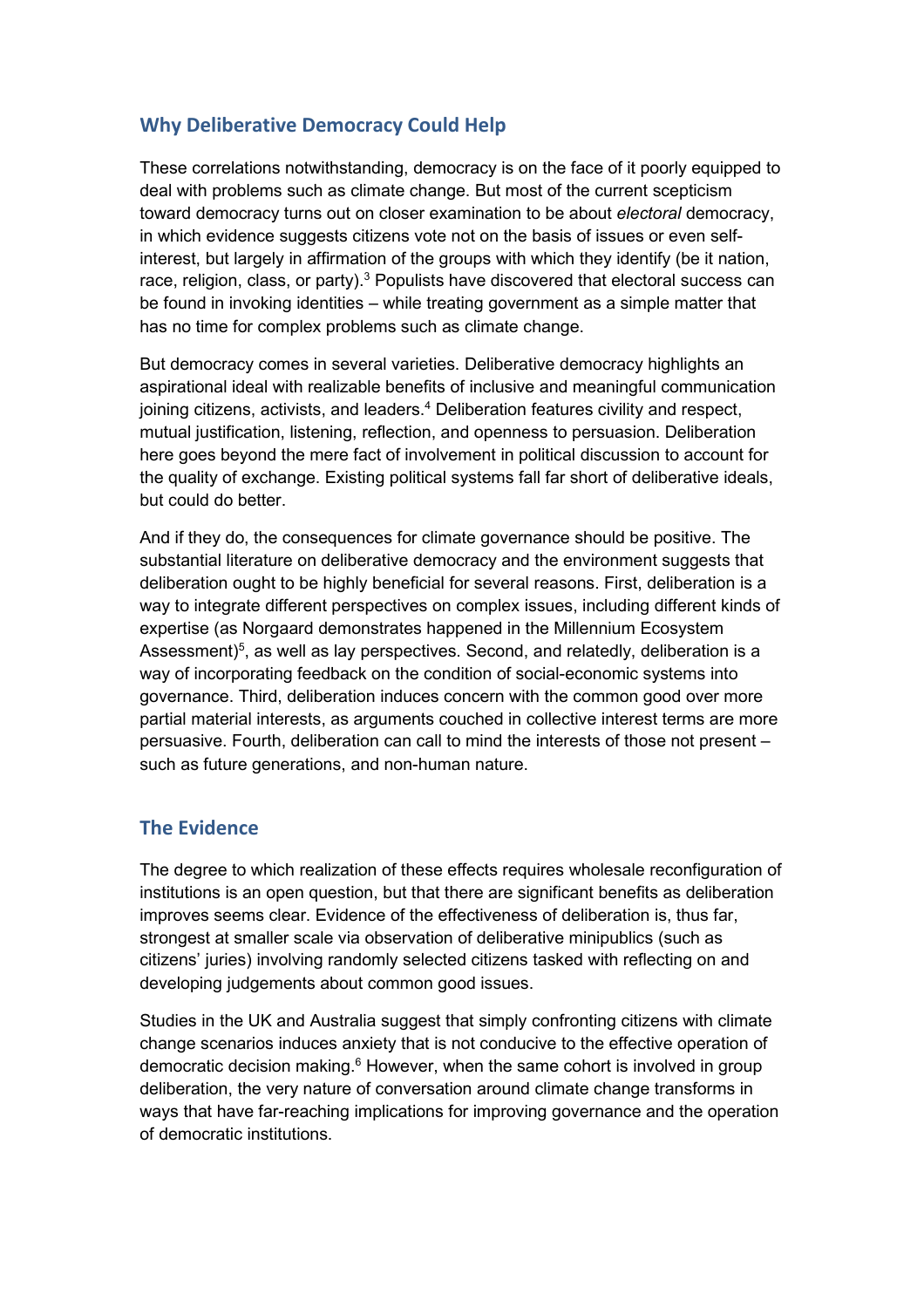Growing evidence from small-scale deliberation points to improved sophistication in reasoning by citizens in ways that inoculate against the kind of blandishment that can be used to forestall climate action. Such deliberation does not transform citizens, so much as facilitate more consistent translation of their existing values into preferences for policy action. This translation overcomes the way the political spectacle in electoral democracies operates to frame issues in unnecessarily divisive ways, for example in framing action on climate change as inevitably involving a zero-sum trade-off between economic and environmental performance, in the face of a good deal of evidence against the need for such a stark characterization.

Deliberation changes the political context away from one in which citizens are observers in a mass political system, riven by cleavages such as party identity that induce pathologies including motivated reasoning. Instead, citizens can deliberate together to solve problems across differences that often prove much smaller than they previously thought. In other words, the deliberative context induces qualitatively different citizen behavior, very different to the subservience to group identity found in research on electoral democracy. 7

This deliberative reconstruction of politics invokes public-spirited issue dimensions that reflective citizens support in-principle, but which for practical purposes are crowded out in the discourse of everyday politics. Crucially, these dimensions include concern for the environment and future generations. Positive evidence here comes from direct observation of citizen deliberation in minipublics $^8\!$ .

# **The System: Improving Deliberative Capacity**

Research on minipublics also points to the potential for marginal adjustments in the operation of institutions to reap significant gains for environmental performance, including meeting the challenge of climate change. While evidence from minipublics is strong, empirical research on the effects of deliberative democracy at larger scale is still limited. At large scales (such as national decision making), deliberative democracy can be conceptualized not as a forum, but rather as a system that joins differentiated elements, such as publics and decision makers. Policy making can be interpreted and evaluated in deliberative system terms, though currently few studies compare across systems in terms of their deliberativeness and its consequences for environmental performance. But there are good reasons to suppose that the kinds of effects we see in minipublics should have equally salutary effects in macro-politics.

Evidence suggests that larger publics can take their cues from their peers participating in minipublic deliberation<sup>9</sup>, with Citizens' Initiative Reviews conducted prior to referendums in some states in the USA a good example. Such mechanisms can help remedy distrust not just in policy making, but also in what experts (such as climate scientists) say. Deliberating peers mediate between the larger citizenry and experts, who for their part can hone their deliberative skills through engaging minipublics.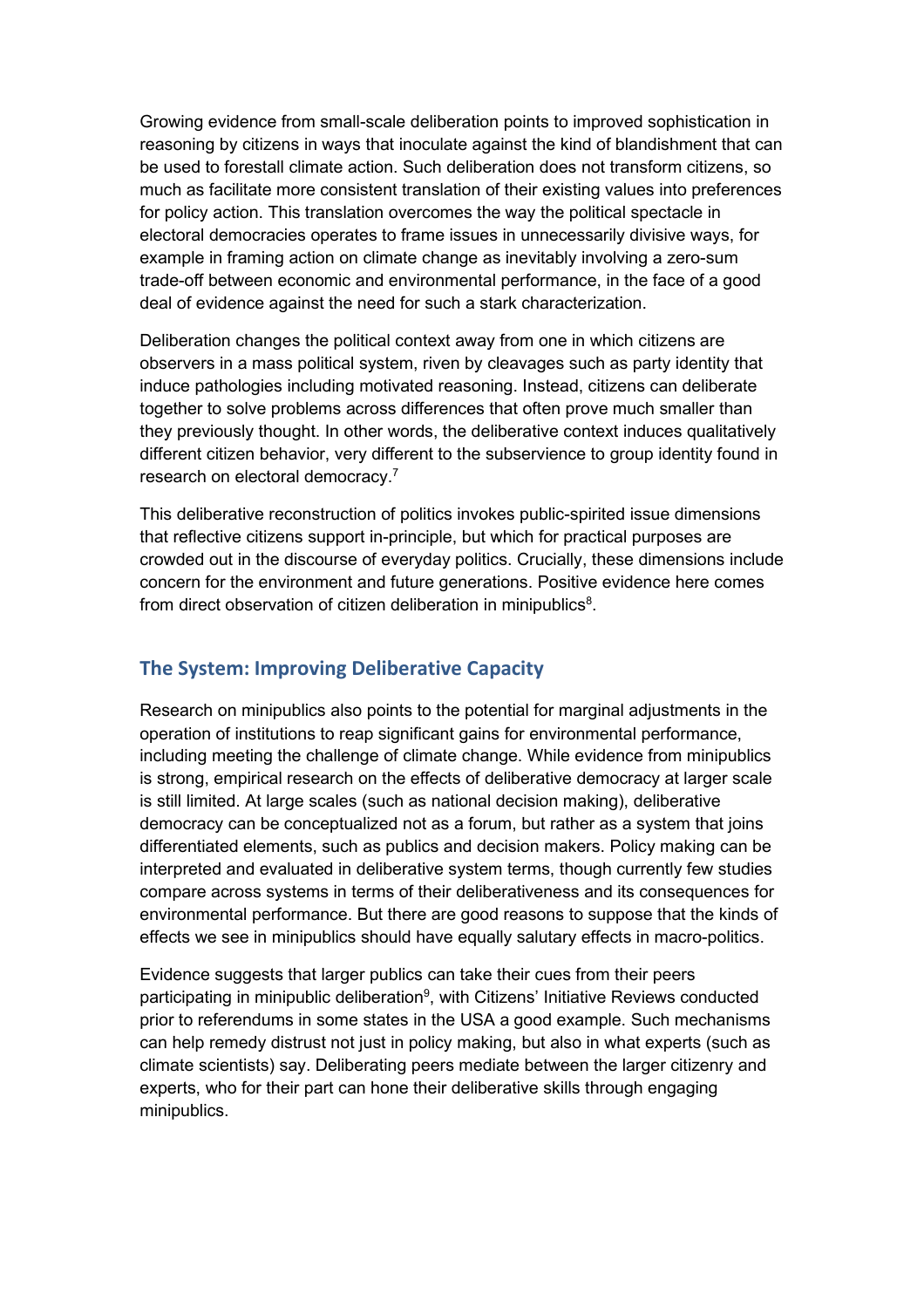# **Global Deliberative Governance**

Climate change is a global problem that needs a global response, and so deliberative governance needs to apply here too. Electoral democracy is unavailable at the global level, but deliberative democracy is highly applicable. The global governance of climate change can be interpreted as a potentially deliberative system joining the multilateral negotiations in the UN Framework Convention on Climate Change, scientific assessments, various networked government initiatives (such as the Clean Technologies Initiative – Private Finance Advisory Network), national governments, and civil society organizations and activists. $^{\mathsf{10}}$  The sites and linkages in this system  $\,$ can be examined and evaluated, and their deliberative shortcomings and opportunities pinpointed. In this light, global governance would be improved by measures such as the insertion of transnational deliberative minipublics into the system (for example, in conjunction with scientific assessments, or to meet in parallel with international negotiations), multilateral negotiations that learn from the more deliberative experience of the Open Working Group that was key in the formulation of the Sustainable Development Goals, more and better engagement across radical discourses and forums on the one hand and mainstream sustainability discourses and business-friendly forums on the other, and deliberative accountability mechanisms that link networked governance initiatives to the UNFCCC and then to civil society. The turn to 'orchestration' around the 2015 Paris Agreement introduces new deliberative possibilities into the system. Orchestration involves multilateral organizations enlisting civil society organizations and others to pressure states and corporations to meet their mitigation commitments. As a result, civil society is much better placed to demand a stronger role in global deliberations.

# **What to do**

The deliberative democratization of climate governance can involve the introduction of innovations such as minipublics to regulate and propagate arguments. More importantly, whole systems of governance, spanning formal institutions, informal networks, and civil society, ought to be rendered more deliberative. Reform here would involve not just institutional innovation and redesign, but also curbing the antideliberative role of money in politics and the cultivation of alternatives to both the traditional media and social media platforms that currently do such a poor job in processing complex public issues like climate change. Citizens are perfectly capable of showing the way in all of this, if only they are given the right deliberative chance.

## **References**

- 1 Shearman, D. J. C. & Smith, J. W. The climate change challenge and the failure of democracy. (Praeger Publishers,, 2007).
- 2 Hanusch, F. Democracy and Climate Change. (Routledge, 2018).